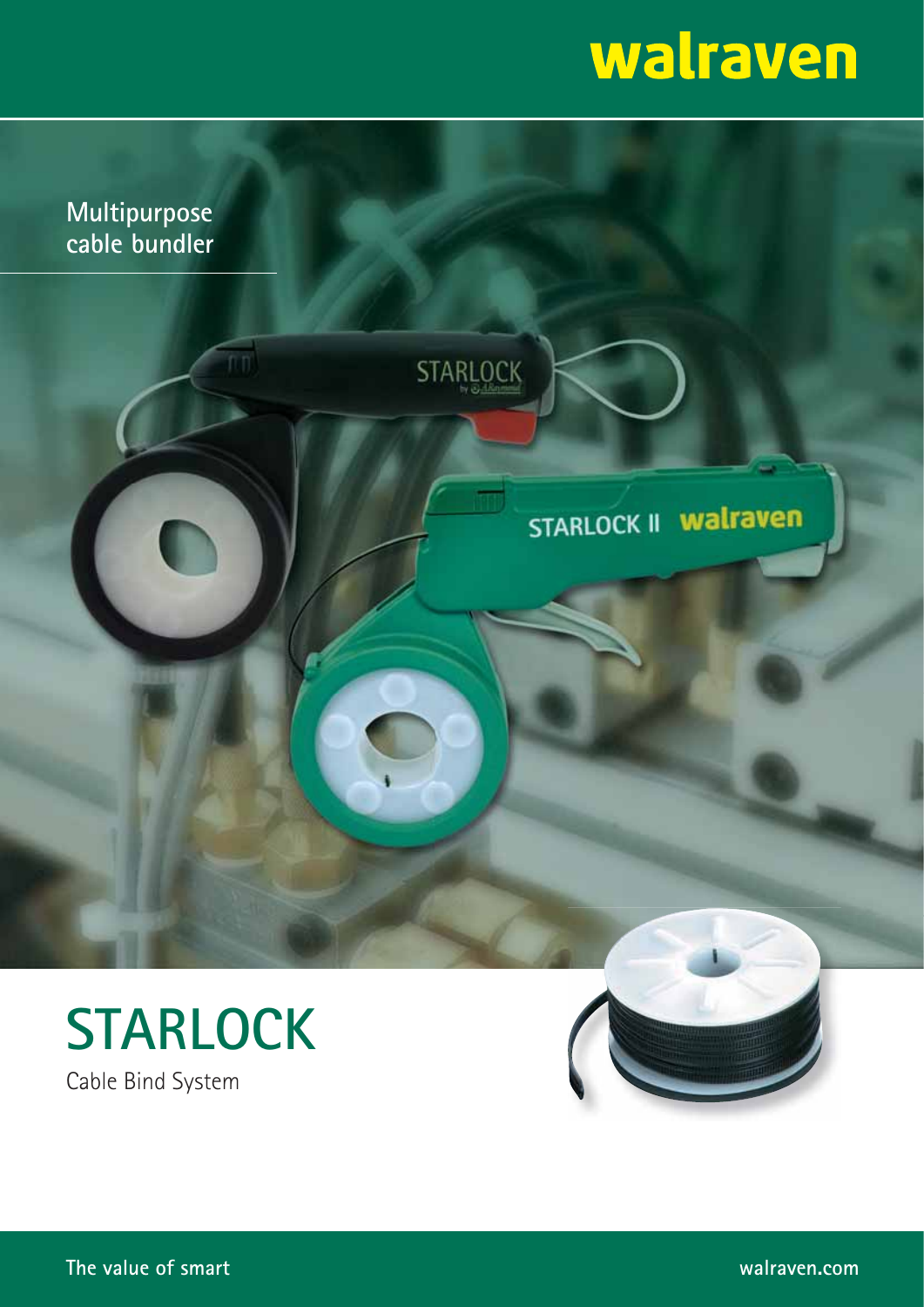

### **Inspired by smart solutions from the start**

Walraven is a globally active company in the installation industry, founded in 1942. We have always been dedicated to make the work of our customers easier and more effective. With simple and smart solutions, comprehensive services and excellent support. **Walraven. The value of smart**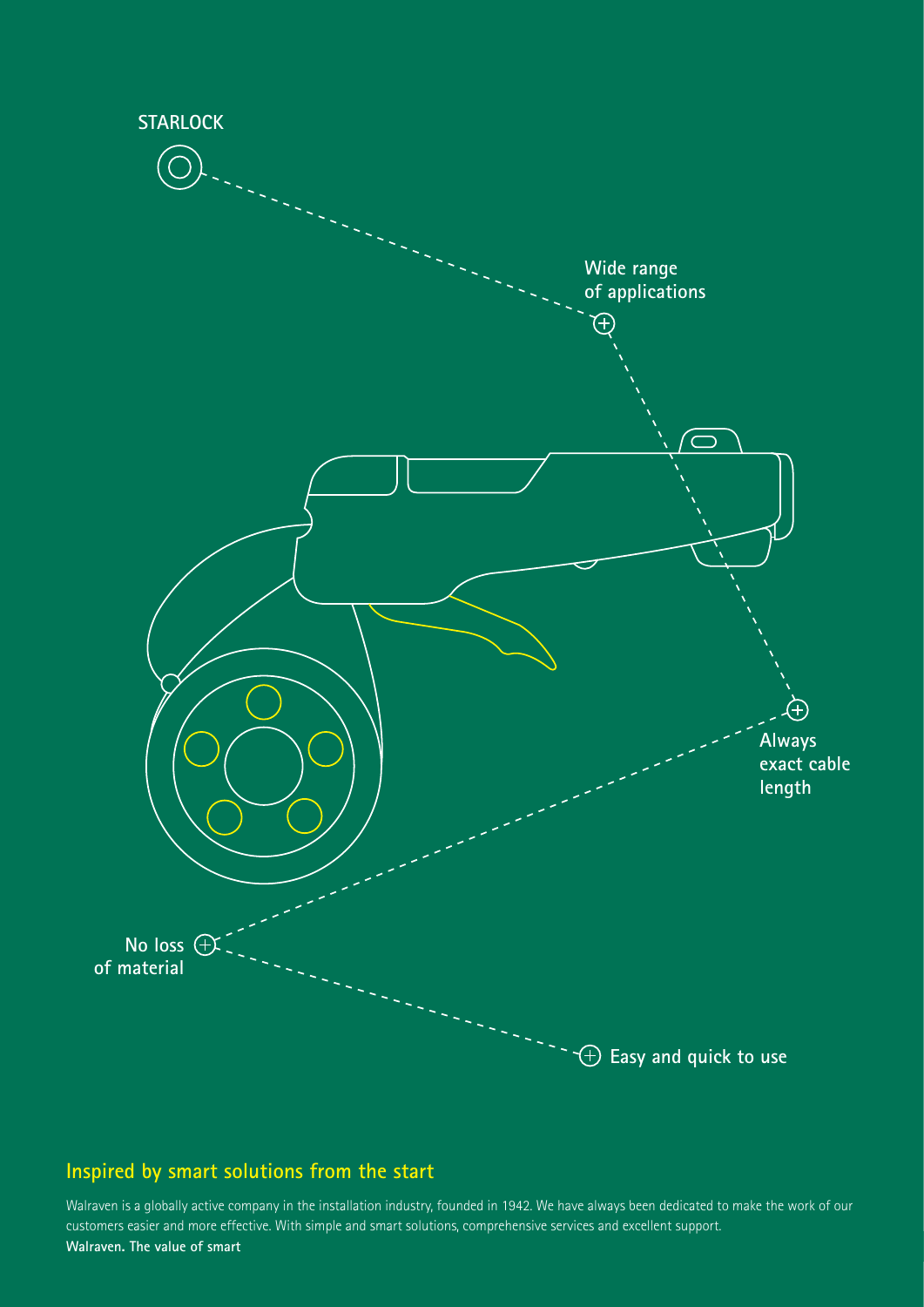## **STARLOCK**

### **Cable Bind System**



#### **2 Types**

The compact STARLOCK I is the ultimate tool for do-it-yourself jobs. The STARLOCK II has a lever to tighten the strap even faster. It is the perfect tool for batch fixing large quantities of cables.

#### **Article Overview**

|                                                        | White     | <b>Black</b> |
|--------------------------------------------------------|-----------|--------------|
| <b>STARLOCK Cable Bind System</b>                      | Part No.  | Part No.     |
| $STARLOCK$   $(+15$ m cable strap + 200 locking clips) | 090 9 010 | 090 9 011    |
| STARLOCK II (+15 m cable strap + 100 locking clips)    | 090 9 060 | 090 9 061    |

|                                        | White     | <b>Black</b> |          |
|----------------------------------------|-----------|--------------|----------|
| <b>STARLOCK Cable Bind System</b>      | Part No.  | Part No.     | Packing  |
| Cable strap: 15 m                      | 090 9 120 | 090 9 121    | $2/$ Bag |
| Cable strap: 100 m                     | 090 9 150 | 090 9 151    | 1/Box    |
| 20 Locking clips (1 stick of 20 clips) | 090 9 200 | 090 9 201    | 10/Baq   |
| 20 Locking clips (1 stick of 20 clips) | 0909210   | 0909211      | 50 / Box |

Locking clips: 200 clips in a bag (10 sticks of 20 clips) - black or white.



#### **Technical features**

- Cable strap made of PA6 (polyamide)
- Cable width 4.5 mm, UV-resistant (black)
- Locking clips in acetal resin
- Tensile strength: 15 kg (safety factor 1:2)
- Temperature resistance up to approx. 70 °C



#### **Fix onto girders or metal frames**

■ Britclips® Tiger

■ Britclips® PCM

**Fix onto walls or ground**





■ Cable Tie Plug

### **walraven.com**